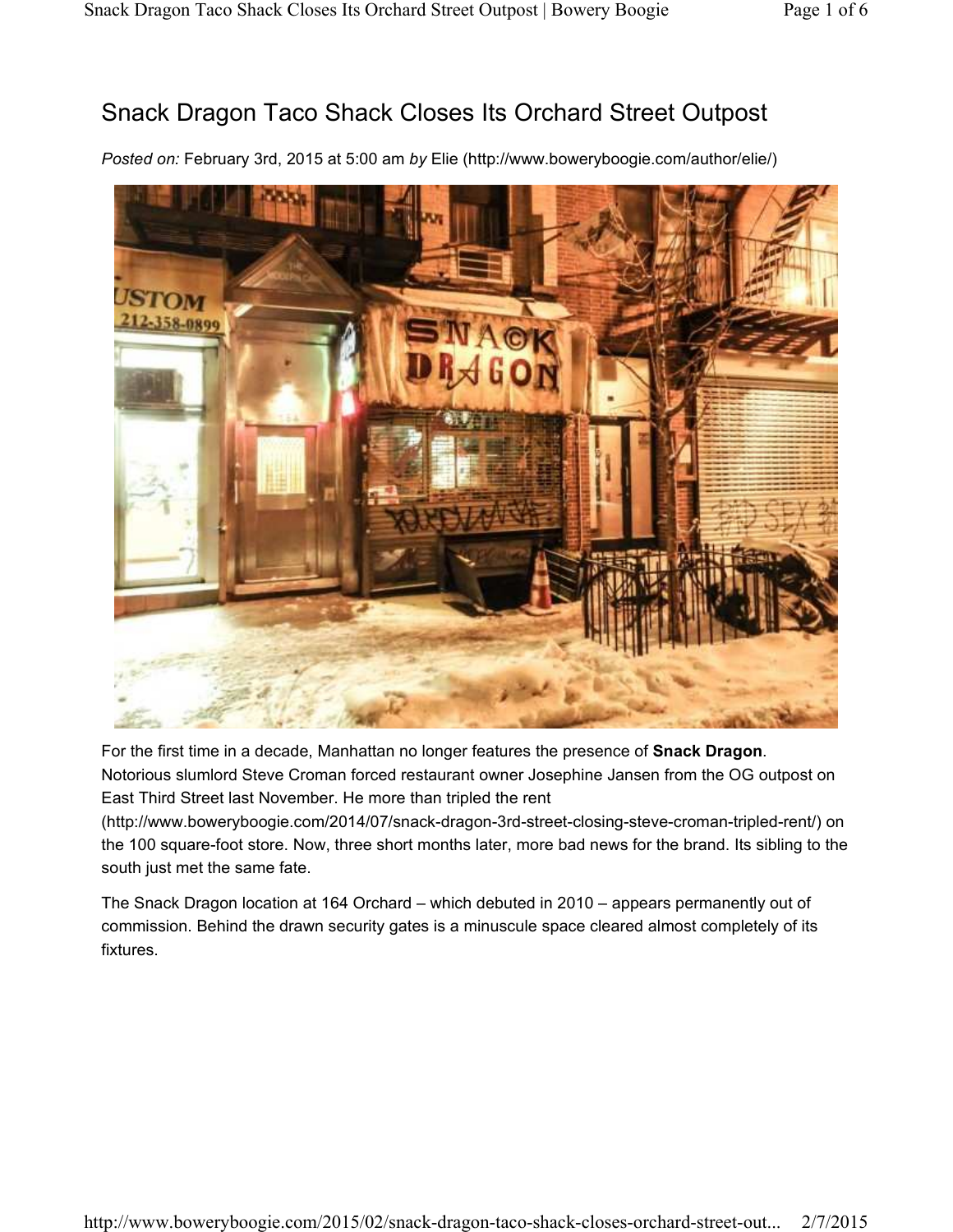

Unfortunate as it may be, this news shouldn't come as a shock to anyone. In the first sign of troubles, Snack Dragon got in some hot water a couple years ago due to a snafu over workers compensation insurance (http://www.boweryboogie.com/2013/09/snack-dragon-orchard-shuttered-doh/). The DOH shuttered the joint, but it reopened a few days later. Then last April, 164 Orchard was placed on the rental market (http://www.boweryboogie.com/2014/04/snack-dragon-taco-shack-orchard-street-rent/).

Jansen had previously noted to us that "NYC is nearly an impossible climate to operate in."

Meanwhile, calls to the Williamsburg satellite ring ad nauseum. No update on its condition.

| ight Submit Tip      |                                                                                                                                                                                                                        |  |
|----------------------|------------------------------------------------------------------------------------------------------------------------------------------------------------------------------------------------------------------------|--|
| $\blacksquare$ Share | $8+1 \leq 2$<br>Tweet $\leq$ 3<br>Like                                                                                                                                                                                 |  |
| <b>≫</b> Tags        | 164 Orchard Street (http://www.boweryboogie.com/tag/164-orchard-street/)<br>Snack Dragon Taco Shack (http://www.boweryboogie.com/tag/snack-dragon-tacc<br>Steve Croman (http://www.boweryboogie.com/tag/steve-croman/) |  |
| A Streets            | Orchard Street (http://www.boweryboogie.com/street/orchard-street/)                                                                                                                                                    |  |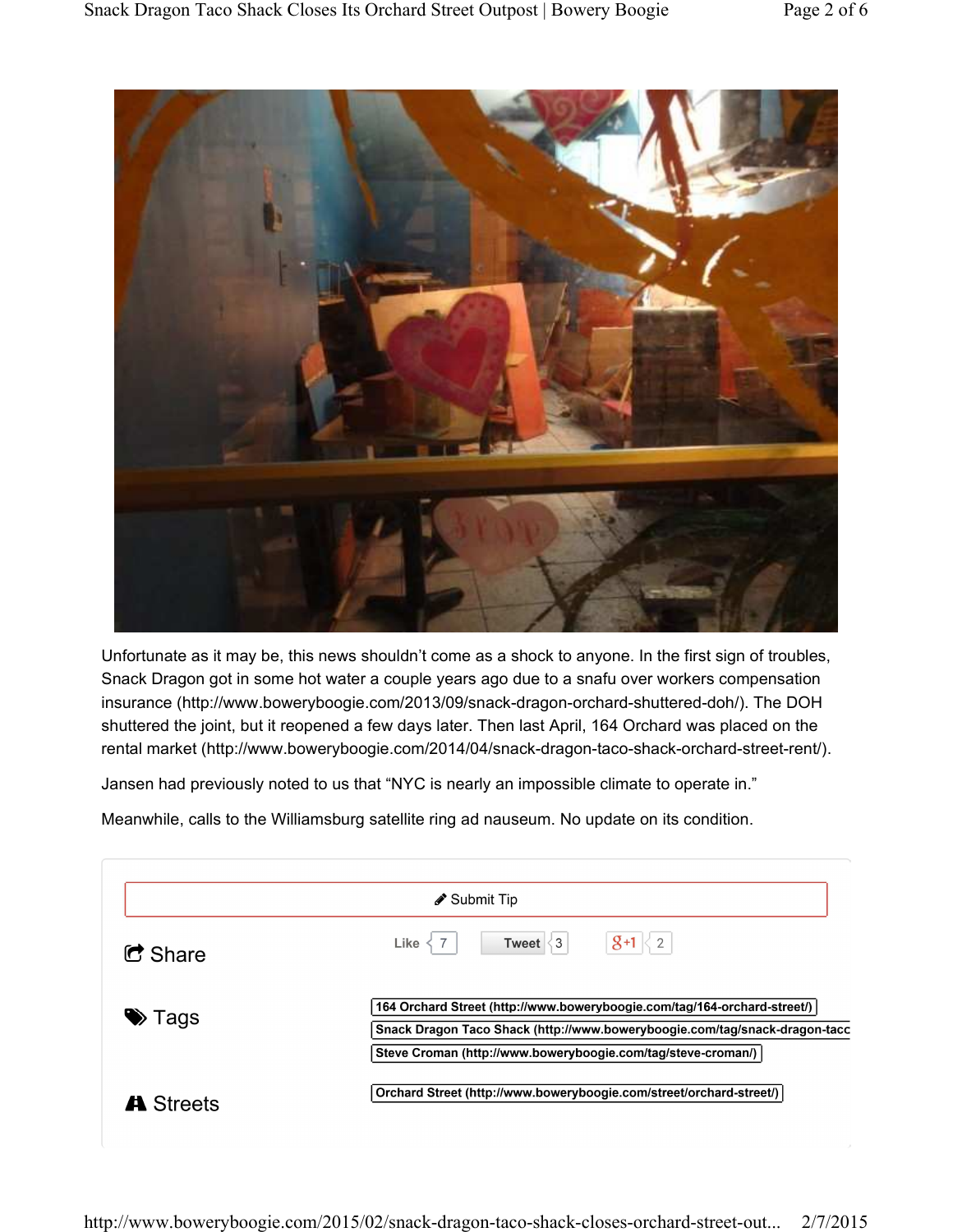

# Stay Connected:



(http://twitter.com/boweryboogie) (http://facebook.com/boweryboogie)<br>
(https://plus.google.com/110683087874766183101/)<br>
(http://www.instagram.com/boweryboogie/)

## Recent Stories



## **Food (http://www.boweryboogie.com/food/)**

The Founder of Economy Candy Died Yesterday at the Age of 97 (http://www.boweryboogie.com/2015/02/founder-economycandy-died-yesterday-age-97/)

(http://www.boweryboogie.com/2015/02/founder -economy-candy-died-yesterday-age-97/)



**Real Estate (http://www.boweryboogie.com/real-estate/)**

CB3 Chair Gigi Li Cleared of Alleged 'Racial Insensitivity' in Appointing Leadership (http://www.boweryboogie.com/2015/02/cb3-chair-gigi-licleared-alleged-racial-insensitivity-appointing-leadership/)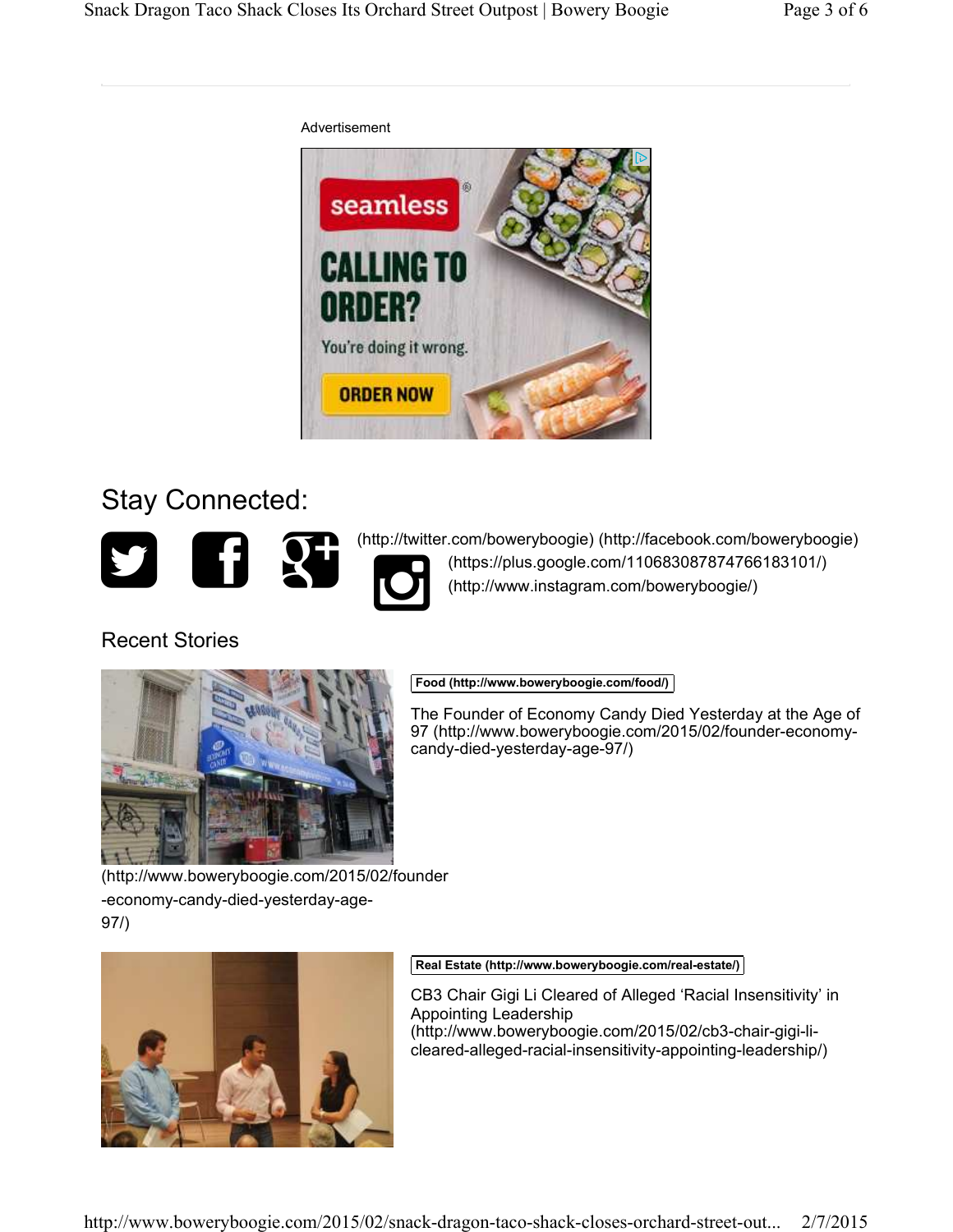(http://www.boweryboogie.com/2015/02/cb3 -chair-gigi-li-cleared-alleged-racialinsensitivity-appointing-leadership/)



#### **Real Estate (http://www.boweryboogie.com/real-estate/)**

Ben 'Sledgehammer' Shaoul Got Rid of Bereket for This Thing (http://www.boweryboogie.com/2015/02/ben-sledgehammershaoul-got-rid-bereket-thing/)

(http://www.boweryboogie.com/2015/02/ben -sledgehammer-shaoul-got-rid-bereketthing/)



#### **Art (http://www.boweryboogie.com/art/)**

James Fuentes' Newly Expanded Gallery on Delancey is a Graffiti Magnet (http://www.boweryboogie.com/2015/02/jamesfuentes-newly-expanded-gallery-on-delancey-graffiti-magnet/)

(http://www.boweryboogie.com/2015/02/james -fuentes-newly-expanded-gallery-ondelancey-graffiti-magnet/)



**Food (http://www.boweryboogie.com/food/)**

Shervin's Cafe Owner Angling to Purchase Norman's Cay on Orchard Street (http://www.boweryboogie.com/2015/02/shervins-cafe-ownerangling-purchase-normans-cay-orchard-street/)

(http://www.boweryboogie.com/2015/02/shervins -cafe-owner-angling-purchase-normanscay-orchard-street/)

Next (http://www.boweryboogie.com/2015/02/wolfpack-documentary-teens-isolated-les-housingprojects-wins-top-honors-sundance/)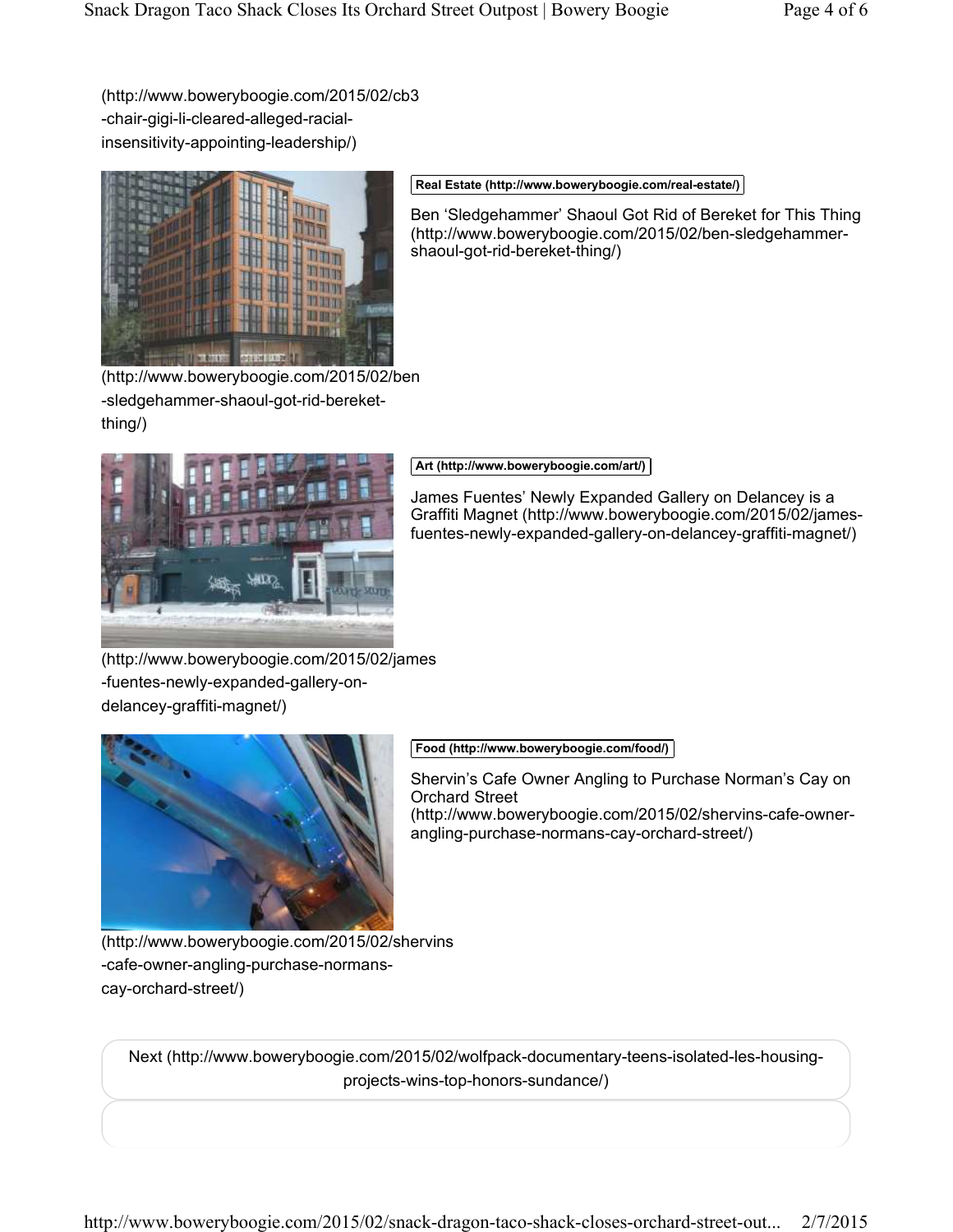|             | Previous (http://www.boweryboogie.com/2015/02/fdny-call-box-bowery-now-painted-fluorescent- |
|-------------|---------------------------------------------------------------------------------------------|
| red $\land$ |                                                                                             |

**AROUND THE WEB** 

**WHAT'S THIS?** 

| Harrah's                           |
|------------------------------------|
| Cathy R. won \$1,334,641.22        |
| playing Millionaire Genie, hitting |
| the largest New Jersey online      |
| jackpot!                           |
|                                    |

| Men's Life & Health<br><b>Controversy Over New Steroid</b><br>Alternative                    | GQ<br><b>Behind the Scenes of Emily</b><br>Ratajkowski's GQ Photo Shoot                                                                                          |  |
|----------------------------------------------------------------------------------------------|------------------------------------------------------------------------------------------------------------------------------------------------------------------|--|
| <b>ALSO ON BOWERY BOOGIE</b>                                                                 |                                                                                                                                                                  |  |
| <b>With Tundra Temps, One Orchard Street</b><br><b>Resident Battles Misrahi Over Lack of</b> | <b>Revisiting NYC in 1981, A Most Violent Year</b><br>[VIDEO] 3 comments<br><b>Tiehama Grocery Closes After 25 Years on</b><br><b>East Houston Thanks to Ben</b> |  |
| <b>Following \$400M Sale, Avalon Chrystie</b><br>Rebrands Itself as 'The Chrystie'3 comments |                                                                                                                                                                  |  |
| <b>3 Comments</b><br><b>Bowery Boogie</b>                                                    | Login $\sim$                                                                                                                                                     |  |
| Sort by Best $\sim$                                                                          | Share $\Xi$ Favorite $\star$                                                                                                                                     |  |
| Join the discussion                                                                          |                                                                                                                                                                  |  |

### **Rreality**  $\cdot$  4 days ago

Both places were also facing a huge amount of competition that did not exist five and ten years ago. When they opened on 3rd Street they were the only place within almost